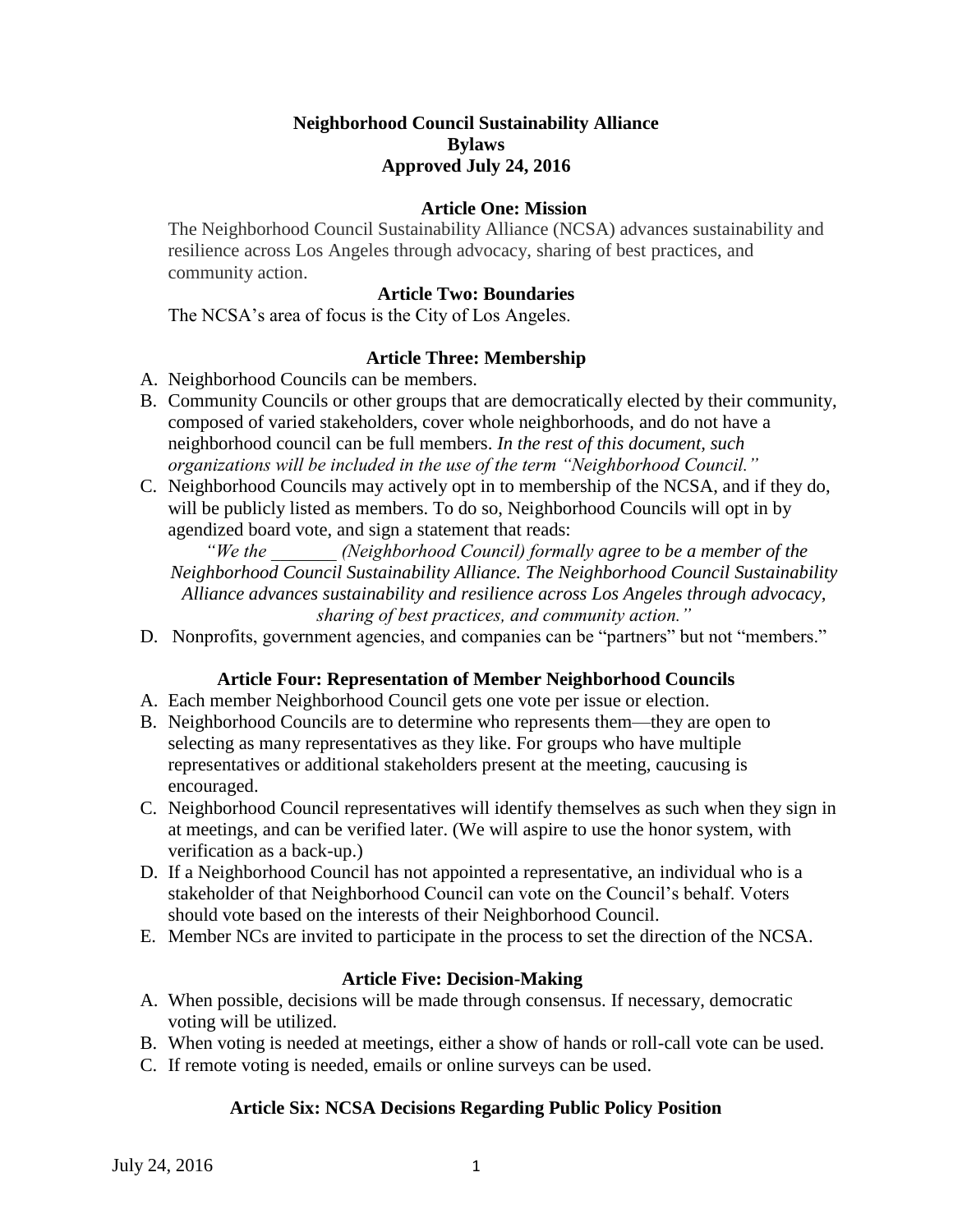- A. If required by a specific member Neighborhood Council, the NCSA shall allow representatives to work through their committees and steering boards to vote on NCSA issues.
- B. It is possible that on occasion the NCSA will have to work quickly and have members take public policy positions without allowing time for Neighborhood Councils to take positions first.
- C. Member Neighborhood Councils can take public policy positions that are in opposition to the NCSA position.

# **Article Seven: NCSA Steering Board**

- A. Steering board members are selected by current board members. Steering board members shall serve staggered two-year terms so that one half of the members shall be up for election at the end of each term (or if the number does not evenly divide by half, the board shall be divided as close to halves as possible). The system for staggered terms of office will be implemented as follows: at the meeting of the steering board at which this portion of the bylaws is adopted, board members will self-select for one- or two-year terms, or there will be a drawing in order to determine the initial terms of the members (one year and two years), from the time of their initial appointment. There is no limit to the number of terms that they can serve.
- B. Steering board members who are appointed mid-term will serve for terms no less than one year and no more than two years (barring resignation or removal), until they are synchronized with the schedule of the other board members.
- C. The steering board sets the direction of the NCSA, sets the meeting agendas, selects and prioritizes issues, is responsible for communications, and establishes committees.
- D. Steering board members should offer expertise and energy. Factors to consider for steering board membership include: time commitment, expertise, representation of BONC planning areas, participation on committees, ability to represent community viewpoints, and other domains of diversity (including race and ethnicity).
- E. Steering board members who are not official representatives of a Neighborhood Council cannot vote on public policy positions.
- F. At any point a steering board member can be removed by a two-thirds vote of the steering board.
- G. Bylaws can be changed by consensus or a two-thirds vote of the steering board.

# **Article Eight: Executives**

- A. Executive positions:
	- 1. The chair ensures the effective action of the board in governing and supporting the organization and also oversees board affairs. The chair acts as the representative of the board as a whole and can appoint others to do so.
- B. Other executive positions are to be determined.
- C. Executives are members of the steering board.

#### **Article Nine Committees**

- A. The steering board can create, suspend, and dissolve committees.
- B. Member Neighborhood Council representatives, steering board members, partner organizations, and members of the general public can join committees.